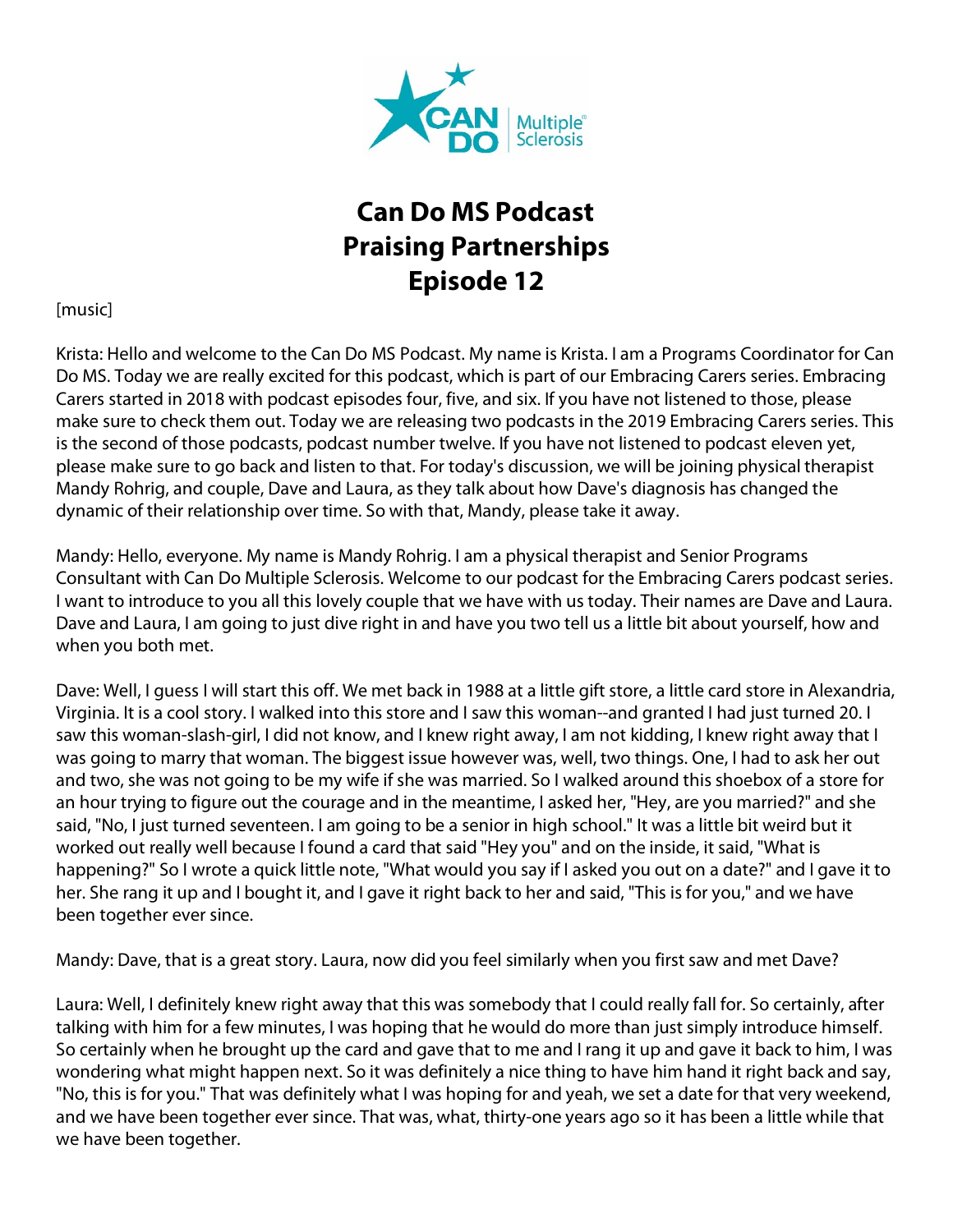Dave: Thirty-one years ago yesterday.

Laura: Yes, true.

Mandy: Ah. Happy anniversary, one day late. Laura, I will let you start. Tell us a little bit about your life together before your journey with MS began.

Laura: Okay, well, of course when we first got together, we were really pretty young. Really, once we got through the college years and got settled out here in Albuquerque together in our marriage, really a lot of our experiences together were going out and doing very active things together. We have always loved doing sports, everything from snowboarding to mountain biking to hiking. We have also been definitely very excited to travel together. We actually went on a semester at sea together during my last semester of college, and that really gave us the travel bug. So that is something that pretty much every year we try to scrape together money to go on some adventure somewhere around the world. We definitely were a very very active couple in terms of getting out, doing things, and being very physical.

Mandy: So Dave, when you were diagnosed with MS, can you tell us a little bit about the symptoms you experienced and how that felt for you as an individual and as a couple?

Dave: Well, my first sort of MS wonkiness, I noticed some things were a little bit weird when we were in Vietnam and Cambodia on some travels. Then a little bit after that, I noticed some lightning flashes in my eyes and I dismissed it as, "Okay, that is just weird." I went to the optometrist and he said, "Oh yeah, you are fine." Then I was watching ESPN one fall night in 2005 and my right side just went totally numb. Gradually, in the course of about a half-hour. That kind of freaked me out so I went to the mirror, I smiled, and my right lip did not come all the way up. So I figured, "This might be a time for me to go to the ER." I went into the bedroom. Laura had gone to bed a little bit earlier and I just told her, "Hey, you know, I am just going to run up to ER. I will be back in a little bit." So that worked out fine. The folks at the ER said, "We do not think it is a stroke but it could be MS." That definitely wigged me out. I was in rough, rough shape because, yeah, it made a lot of sense. It took six months to get diagnosed but in that time, those first few months, I cried a lot, I lost ten pounds--not a weight loss solution I would recommend to anyone. It was hard. It was harder mentally than it was physically. I still did not have too much disability. The numbness had gradually faded away and I was, called, "back to normal" but I knew I was never ever really going to be normal again. And funny, when I got diagnosed officially in the spring of 2006, I had already started Active MSers, which is a blog to help people stay active physically, intellectually, and socially with this disease. It happened maybe a week before I got my official diagnosis. But I knew that train was coming and I was as prepared as I could be to handle this disease.

Mandy: So Dave, you did start to touch on a little bit about how your MS diagnosis impacted your life, so tell us a little bit more about how it did change your world personally and professionally.

Dave: Well, at the time, I was just launching a car magazine and that was pretty unfortunate because this was right before the big economic downturn. So that lasted maybe six, seven, eight years. But I had always worked from home since even the mid-90s shortly after I got out of college. I have not had a regular, called, "full-time job" in decades. Initially, the disease did not, I guess floor us, because everything kind of clicked along as usual. I was taking daily shots, we had to make some modifications to our travel plans, but nothing too significant. It was not until pretty much the spring of '09 when things got a little more aggressive and my MS got gnarly. I started to use a cane, and then things got pretty bad. Then I was using a walker and I was struggling. Laura was there the whole way trying to help me through all this stuff. There was one time when I was so frustrated, I went out of my way to change my hairstyle because I thought, I do not know--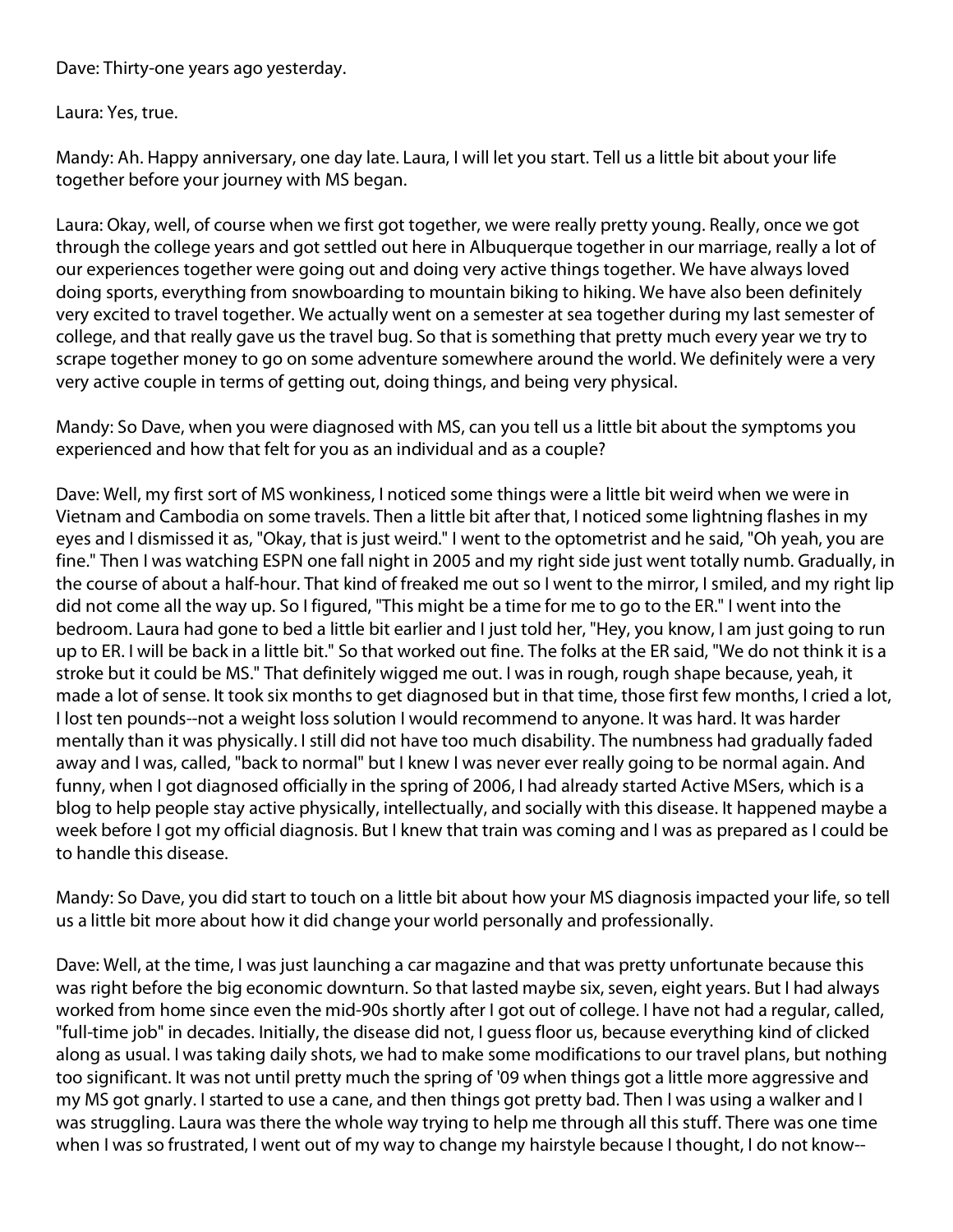perhaps stupidly--that if I shaved my head, it might give me some good luck. The only thing it did is make my poor wife just look at me and say, "Okay, now you are really looking sick." But it was a big challenge for me at that point.

Mandy: So Laura, other than Dave's haircut, how did his symptoms impact you? How did they make you feel? I am sure that diagnosis really rocked your world also.

Laura: Yeah, certainly. Right when he got the diagnosis, I can still picture the doctor's office and her telling us that yes, in fact, it was MS. I just remember feeling like I was going to pass out. Just really having no idea what that was going to mean for our future. So certainly at first, it was a very scary diagnosis. Soon after that, I mean in the first few months, again as Dave had mentioned that really his symptoms were not redefining our life too much in the first several months to a couple of years. So we just had to make some accommodations in terms of exactly what physical activities we might do, or he would need a little assistance with this or that, but nothing too serious. That really was fairly easy to work around for a little while, not too scary. But then eventually, once he started having to walk with a cane, then with crutches, and then with the walker, clearly it got more frightening. We had to make a lot more adjustments in terms of what we did as a couple for our daily activities and in terms of how we split our duties at home and housework, and also of course what we went out to do together for fun. We had to really adapt our physical activities and say, "We could still figure out how to do some of them, such as biking," but we had to change exactly how we did things together. Certainly, as his disease has progressed, unfortunately, we have had to make more changes and so of course I had taken over more of the physical duties that he used to do around the house. But we just figure it out. We see what needs to be done and as things change, we figure out how we can adapt things and make it work and move forward.

Dave: I would like to add that before things got more aggressive, we definitely got more aggressive on the travel side of things. So we just accelerated some of our more aggressive travels. We ended up going to New Zealand and to Bhutan and to Thailand, and to places that we really wanted to go to before things got too, too hard for me. We just put the accelerator down and just went for it. We also went to Morocco. Well, all over the world really. We figured, let us take advantage of our opportunities while we have them.

Mandy: So now that your MS is more involved, it sounds like, can you tell us, Dave, a little bit more about those symptoms and how the day to day life has kind of changed for you guys?

Dave: Sure. I think. Nowadays I use a wheelchair pretty much full-time. I still gimp around on a walker, some at home, but for the most part it is in a wheelchair. I ride my hand bike or my arm bike pretty much two to three times a week. Last year, I rode it a hundred and fifty-something days out of the year. That has kept me really physically fit. I also work out on other days that I do not ride at home or at the gym, and so that part of me has kind of remained the same. I have always been really active. Our travels also have remained, "the same" but as far as day-in, day-out, Laura now helps me a lot with probably all of my regular duties have been shifted. That really came to a head a number of years ago when I was killing a spider and I was successful and I was so proud of myself and I bent down to clean it up, and then I flipped on the floor, spilled over backward, cracked my head on a wall, and ended up with staples in my skull. So that did not go how I planned it to go, and now Laura is the spider killer and spider cleaner-upper. And she is not thrilled.

Laura: Yeah, I think it was kind of the [inuadible] way to make sure that I took over that particular bug-killing duty. I thought that was a little over the top.

Dave: But it was effective.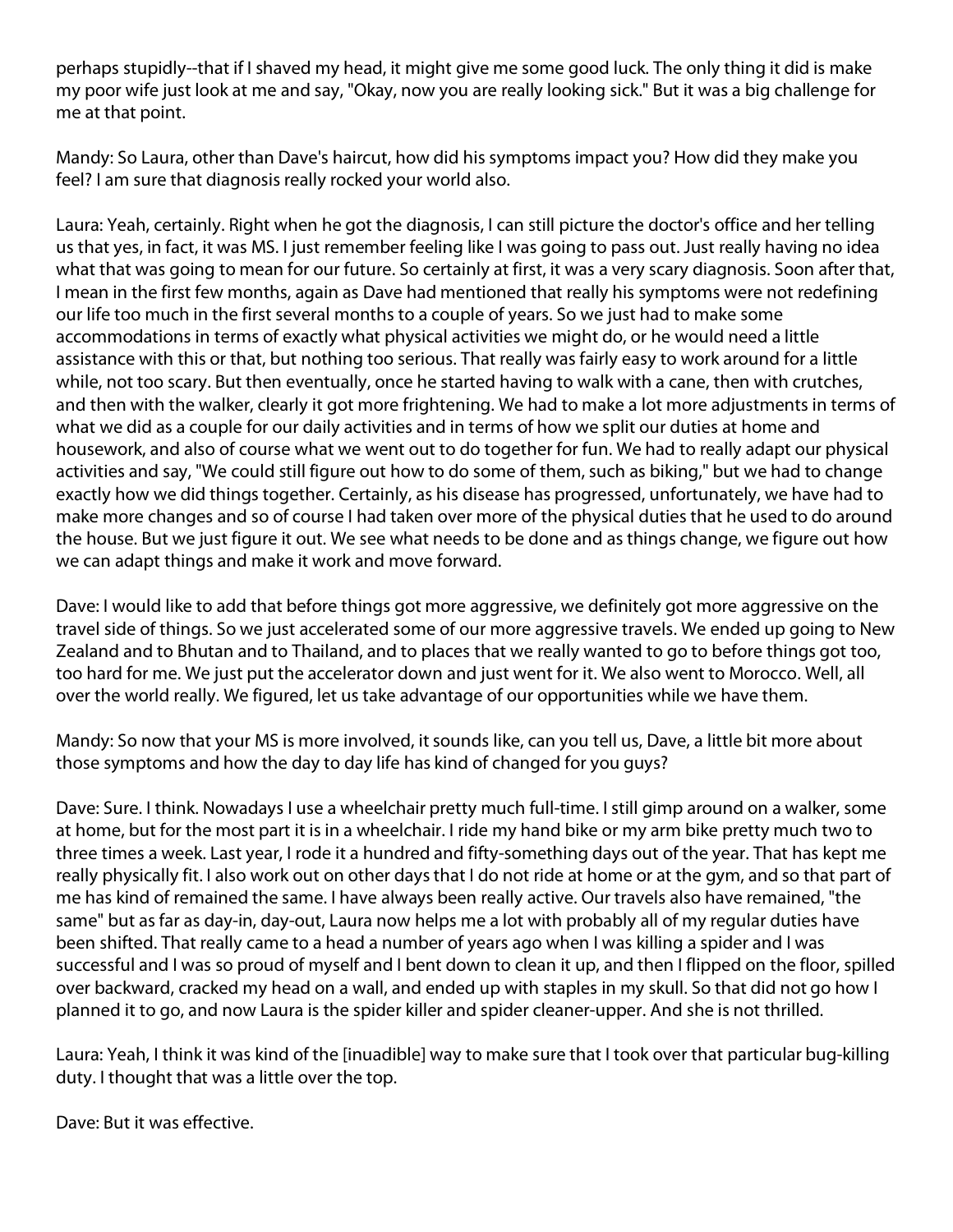Laura: It was very effective.

Mandy: [laughter] So what are some other examples for day to day life? Maybe some other examples of shifting roles. Maybe with cooking or other household duties.

Dave: Well, the kitchen is probably our biggest transformation because I used to be the chef of the house. I would cook all the meals, breakfast, lunch, dinner. She would occasionally boil an egg on the weekends. But...

Laura: Maybe a bit more than that but go ahead.

Dave: Ultimately, yeah. So I would take out the trash and I would do all the little things. Empty the dishwasher, put everything away. And now, yeah, we share our kitchen duties. I prepare some food but she will get all the food out. She is a better caretaker of fish than I am, and she does all the grocery shopping. I used to do all the grocery shopping. I still do some chopping, I am still a decent chopper, at least if my arm is not too tired from cycling. It works out well but it is still really frustrating because I was a super chef. I was going to be a little "top chef Dave" and instead I am kind of like "mediocre chef Dave." But I am dealing with it okay. But one thing I do still do is I definitely load the dishwasher because Laura cannot load that thing worth a dang.

Laura: Yeah, we still try to divide duties that play to his strengths and the things that he can still do so that we make sure that it is not just me kicking him out of the kitchen saying, "Okay, you cannot do this anymore." We do try and make sure that he still does the things that he can do and that includes, like you said, the chopping. And he is very good at supervising, so he is very good at telling me exactly how I should cook and exactly how I should flip this and boil that. Those kinds of things. And then yeah, as far as the dishwasher, for example, he will put everything in the dishwasher because he does not particularly like the way that I do it, which I am fine with that. Then often he will actually take things out of the dishwasher when they are done and put them on the counter, and then I am the one that will go around and actually put everything back where it belongs. Up in the cabinets and down below, and in places that he cannot easily reach. Or if he just cannot carry something very easily across the kitchen or if it is heavy, then that is my duty to take care of that sort of thing.

Mandy: It sounds like you guys have developed quite a team, though. Like you have identified each other's strengths and weaknesses, and you help each other out with getting the job done, if you will. But for some people [crosstalk]

Dave: Yeah, we are like the wonder twins activate.

## Mandy: Go ahead, Laura.

Laura: Oh, I was just going to say I think it is good for him physically and mentally to help still contribute in any way that he can. And it is good for me, too, not to have to try and do everything when I know there are still some things that he is perfectly capable of doing. So he still gets to contribute to the household and I get a little bit of a break on this and that. We just have to make sure that it is those things that will not cause him to injure himself, like falling over picking up a spider. You just got to find the right duties and the right distribution of things.

Mandy: Setting up for success, that is right. But it is easy to look back now, I suspect, and realize that you have made these shifts and these changes. But for some people with MS, it is really hard to ask for help. And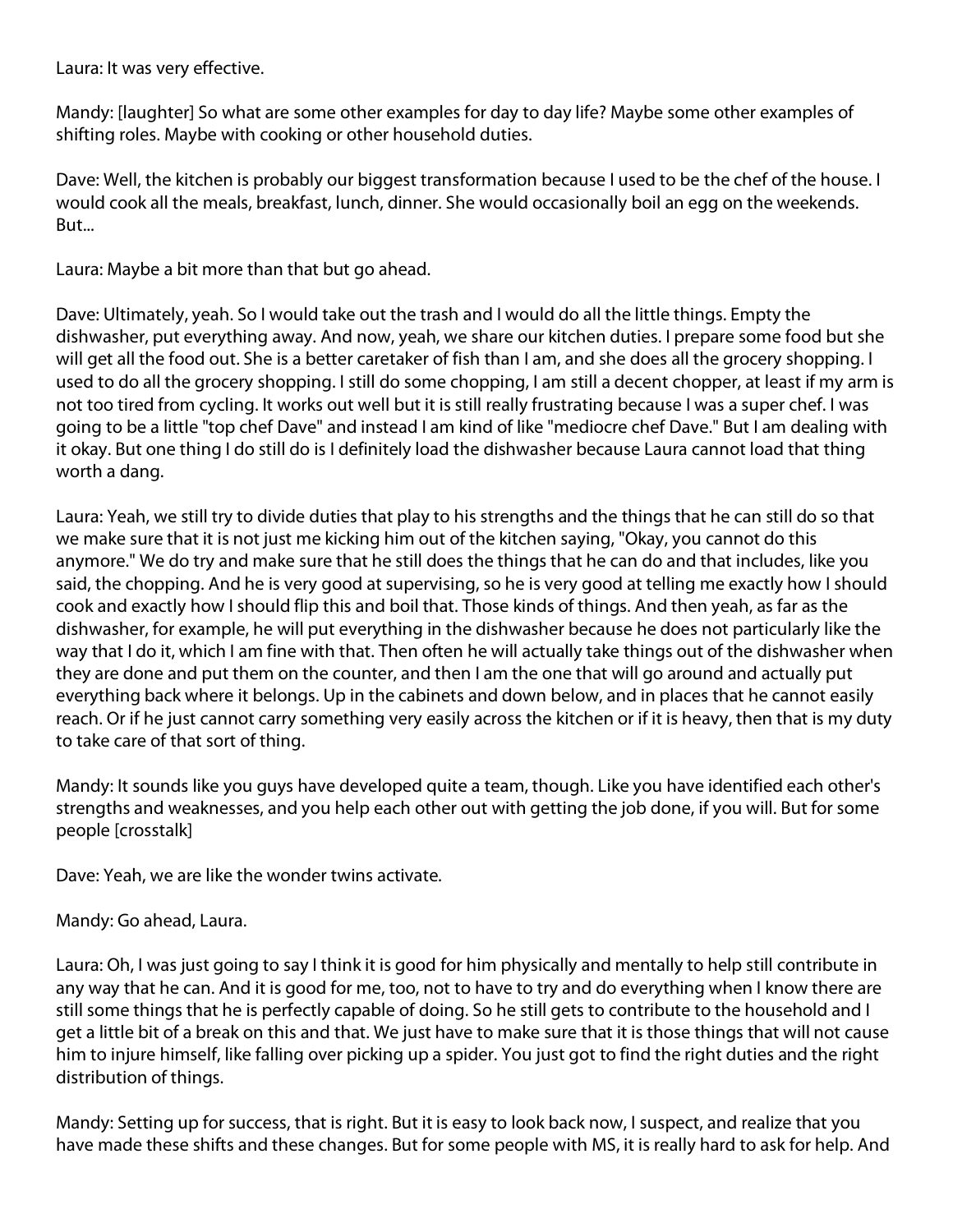Dave, do you mind just sharing that evolution that you have had, maybe learning to ask for help, learning to ask Laura to do things for you that you were perfectly capable of doing in the past. If you mind sharing a little bit about that?

Dave: It was really hard at first. When I was cycling on a regular bike and I had a bout of optic neuritis, it made it really hard to see, so I could not cycle on my own. But I could see well enough so I could see my wife's back and her bike if I was right behind her, but if she got out of my sight then I could not see her. So I needed someone with me to bike and so she would bike ahead of me, just a little bit, and I would follow her. If we needed to pass other people on the trail or avoid an obstacle, she would holler back and say, "Hey, we have got a stick," or "We have got some cyclists. Let us pass and then cut back in." I mean literally, I would not see someone riding toward me until they were right on top of me. It would have been an accident waiting to happen. Thankfully, she was able to help me through this stuff. That was kind of the start of me starting to rely more and more on her for assistance. Now, yeah. I really honestly could not do it without her because she has been the ideal care partner for me. I will say, probably the most extreme example of caregiving was when I was taking part in an NIH clinical trial and got a stem cell transplant. This was back in 2010 to kind of hopefully slow down some of this MS progression, which it did. But during that time when I was in the hospital for three weeks, every minute she was with me except for bathroom breaks. She slept with me, she took care of every single thing. And when I passed out sitting up in a chair, she was the one that screamed and got the nurses to come in and help me right myself. It was a really trying time and she saved my life.

Laura: And if I might add kind of going back to your original question about these changes in roles and asking for help, people should realize that a lot of these things do not happen overnight. So it does take a little bit of time to recognize that maybe this is not going so well anymore in terms of performing this task, and maybe there is a need to adapt here and it might, in some cases, mean not doing that task anymore and handing it out to somebody else. Or it just might mean thinking about a different way to approach it. As an example--it is not exactly an example of asking me to help--but one example is that obviously at some point, David felt that he had to stop driving a regular car. But that did not really happen overnight. You gradually realize that "Hmm, I am not really as good at this as I used to be." So for a while, he did not drive at all, but then we came to the realization that, hey, if we put hand controls in the car, then that really is something that he can do. He can drive with the hand controls and that gives him a lot of independence back on something that he had relied on me completely to take him around town. And I was happy to do that but at the same time, we were able to come up with a solution that allowed for him to do more for himself and take a little bit of the pressure of off me. And again, that was not something that happened overnight. That was something that we realized over time, that "Oh, you know, this is a way that we can adapt this. It will really improve the way that things are going for him and for me in terms of getting some things done."

Mandy: It is difficult at times though I would suspect to balance that ability to allow Dave to have this independence but at the same time keeping him safe, right? In insisting on helping him when it is necessary, do you guys have any other examples about when you kind of struggle with that help, asking for help balance in your partnership?

Laura: Well, that is something that definitely you have to develop over time. So it might be that I am the one to realize watching him try to do something, that he is struggling with it and he is doing his best but perhaps it is something that it will be easier for both of us if I was to take that particular thing over. Obviously, when it is a matter of safety, that is definitely something that I should take over. And you know, sometimes it is just as simple as, for example, he mentioned earlier that now he does pretty much all the chopping in the kitchen, but there are a lot of other things that he does not do. But there are times when I will see him struggling with the chopping because he just came back from a bike ride. He might still want to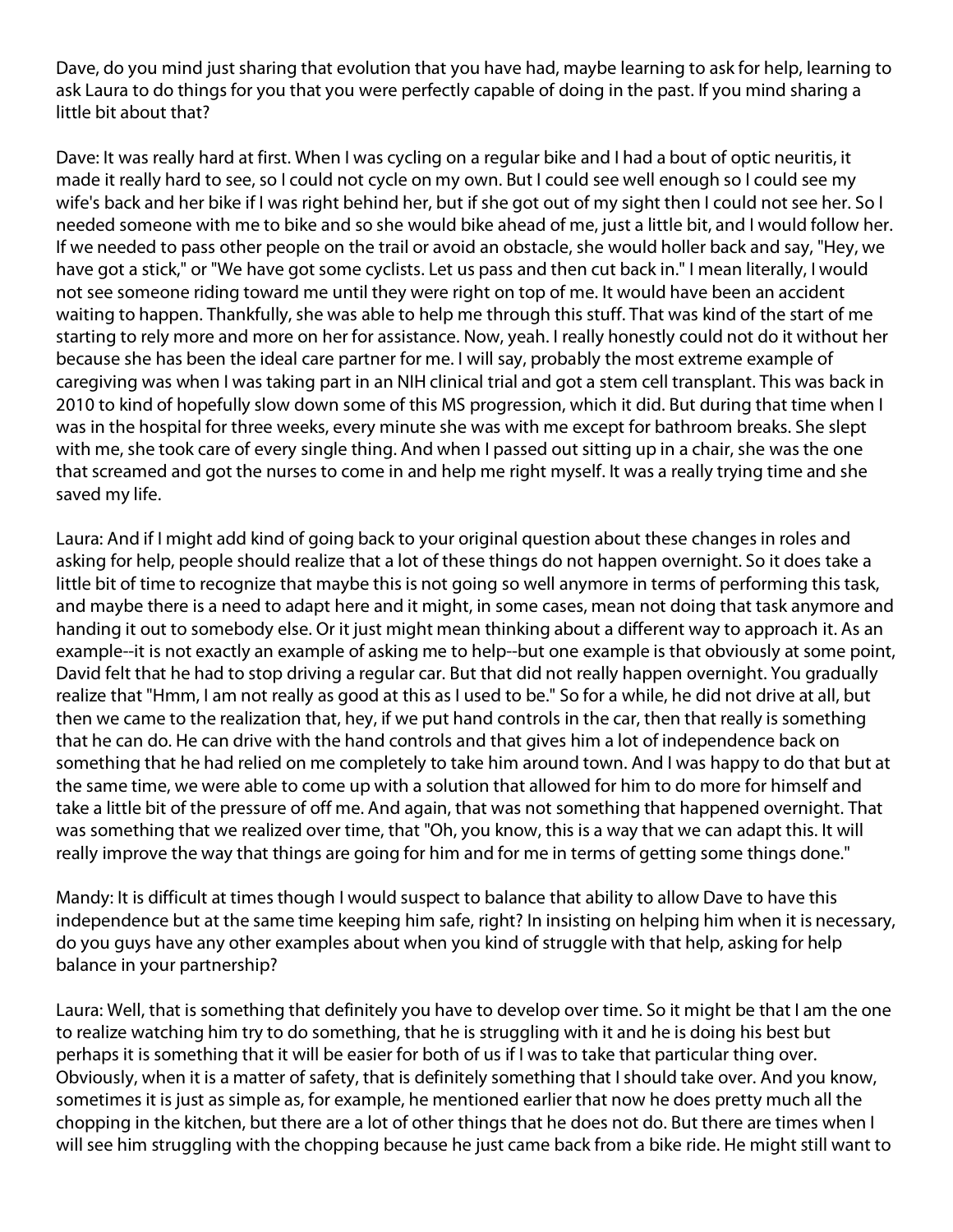help but I will go, "Okay, honey. It looks like you are a little tired today. Let me go ahead and take over that duty right now. Tomorrow, you can go back to being my sous chef but for right now, let us go ahead and hand this off." Sometimes, it is the other way around and he is the one to realize, "You know, I am just really not feeling it today, honey. Can you do this one thing that normally I would do but it would be better if you could take it over for the moment?" So we just work as a team like that and realize that people have good days and bad days and you just adjust as need be.

Dave: Again, I am stubborn and I try to do things on my own as much as I can. We were at a concert together at a winery and there was a little step, and when I say "little step" it was maybe at most a couple of inches. But it was a drop-off and I had to use the bathroom, which happens when you have MS, the urgency thing. So I figured, "You know what, I am a big boy. I can do this on my own. I do not need my care partner for this one thing. I will give her a break." So I went over backward and then everyone gasped when I flunked over. Laura was not very pleased because she was in line for the bathroom and she heard the noise, and there was her husband on the floor.

Laura: Of course, I knew right away. I heard the ka-thunk and all the commotion. I am like, "Oh, what did my husband do? I left him alone for two minutes." But these things happen so he learned and we both learned from that experience. I make absolutely sure he does not have to go to the bathroom if I am going to leave him alone and go to the bathroom myself. And if there is any chance he might need to go, I will just take him with me especially if there is any sort of obstacle that he might need to clear on his own. And he tries not to do those sorts of things by himself if there is a possibility that he could get hurt. Hopefully, he will ask me or even ask somebody else to give him a little bit of assistance rather than just saying, "Ah, I am sure it will be fine," when it might not be so fine.

Dave: And yeah, the three big issues for me are my walking, my spasticity, and the bathroom department. I mean on a scale of one to five, my bathroom issues are low but they are always there, and it drives me bonkers. But she has learned to be very very patient with me and my fifteen minutes it usually takes me to use the bathroom. It does change how we do things just because I do not usually leave the house early in the morning. Let us go a little bit later and if I do need to use the bathroom, if there is an available bathroom I never pass it up. Laura is smart enough and patient enough to wait for me and encourage me to go use the bathroom before we need to drive anywhere because she knows we are going to be late if I do not get my butt in gear. She is good at keeping me on task, at least in that department.

## Laura: I try.

Mandy: You guys do a great job of helping each other and keeping each other in check. So you have talked a lot about your relationship with one another and how the roles have shifted and how you really developed this teamwork to help you guys manage the challenges of MS. Do you mind sharing a little now about how MS has impacted your relationship as a couple and the relationship that you have with your friends?

Laura: Sure. So as far as our relationship as a couple, as things have progressed, we have definitely just, again, adapted to what we do together. I mean we have fortunately always enjoyed a wide variety of activities together from all the outdoor activities that we used to do a little bit more of to just simply going out for a nice meal or watching a movie together. So we might do a little bit more of the indoor activities than we used to. We still find a way to get out and, say, do our bike riding together. David also has a special wheelchair he can use on off-road types of trails, so we can go on hikes together and, of course, just strolls around the neighborhood. So we can find ways to get out and do those kinds of things together, but then we do more of the easy kind of date nights. Indoors, maybe a little more of that than we used to. As far as our friends go, we have been very very lucky with our friends who a lot of them have been friends with us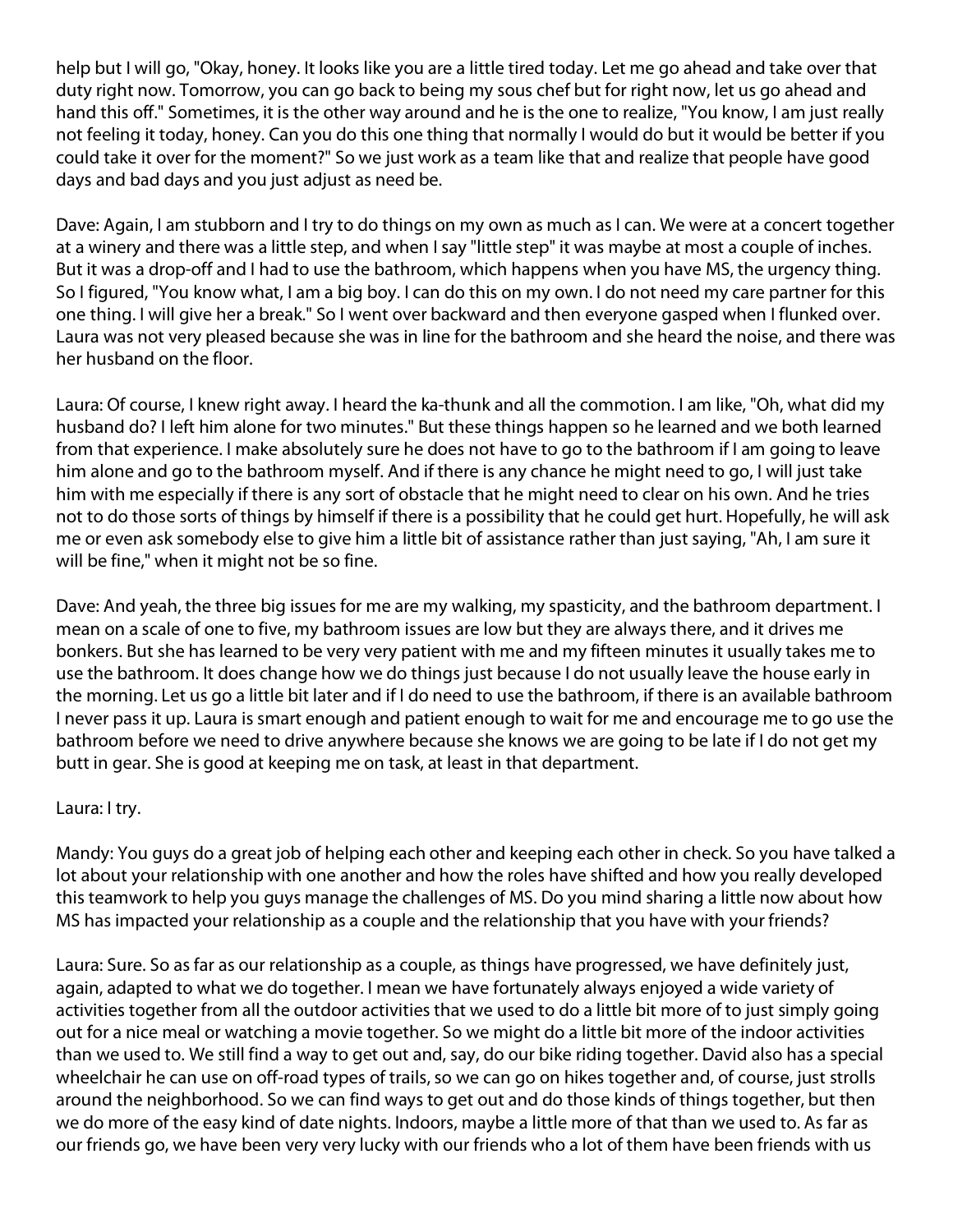for a really long time. They have seen things change over time and they completely understand what Dave is going through and what both of us are going through as a couple in terms of the things that we can still do with them that we might do before, and some of the things that we really cannot do with them anymore. Like some of the folks that we used to go, say, snowboarding with a lot either, for example, we will go to a cabin up in the mountains together and David is willing to just kind of hang out in the cabin and enjoy a little time to read and maybe do some of his website work while I go off and go for a few hours of snowboarding with our friends. Then we will all come back and have dinner together and enjoy the evening together. Our friends will even, if we go over to their house and they have steps to get in the house, they are willing to come out and help me carry him over the steps into the house. We also have friends that are willing to bring food over to our house and cook at our house because they know it is just easier for us to stay here. David has really nice access to all the rooms and the bathroom in our house and the kitchen. So they will bring over food and we will just make food together over at our house and enjoy an evening here instead of going out to another place that maybe we would have gone in the past.

## Mandy: Dave, how does that make you feel?

Dave: How does it make me feel? It makes me feel really fortunate that I have got such great friends who will go out of their way to help us out. I mean, it is frustrating but I got my head wrapped around living with a disability a while back. And when things get bad, I try to remind myself that I have done this before and I can keep on doing this. I just need to keep making changes. And I do not like to make changes but it is necessary. Like with our recent travel tendencies are more now to go on ships because they tend to be pretty darn accessible. If a certain port is not accessible or has limited accessible bathroom access--the bathrooms in Russia really are not very accessible, even the handicap ones. But some are. But you just never know and so it is nice to have a floating dock or a floating station that you can go to where you know you are going to be able to take a shower every night. It is frustrating but at the same time, I try not to let it bother me too much because I know I have got a lot of friends with this disease and we are all working in different ways that we can keep on doing what we love to do. Yeah, we have to change but working together with Laura, we can still do a lot of what we have loved to do ever since we got together thirty-one years ago.

Laura: Yeah so we try and focus on those things that we can do, and try not to focus on the things that we cannot do. Again, cases like going on a cruise with friends or family, that means that everybody can do what they want to do to their level of ability. There are times when you might go your separate ways to do certain things, but then you can always get together on the ship to have a meal or you can go off on certain travels together onshore, but maybe not other ones. But again, there are ways to adapt and make sure that everybody gets to do things that they like to do and get to do plenty of things together still.

Mandy: So in closing, I will start with you first, Dave. What specific advice would you have for other couples who are trying to maintain a balanced and loving partnership in the face of this disease?

Dave: I guess I would start with "communicate". Communicate with each other because if you need help and you do not say that, you are going to look really stupid when you hurt yourself. I have done that too many times. At the same time, I need Laura to communicate with me when I am fluffing off. I do, I think we all do. I sometimes take her for granted and while I am sitting watching baseball and dinner is getting made, I am like, "Well, this is a pretty nice life. I think I will have a beer." That does not usually go over that well. I need to assist. I need to do my part so she just needs to sometimes remind me. I am usually decent but not always.

Mandy: Laura, what are your final thoughts?